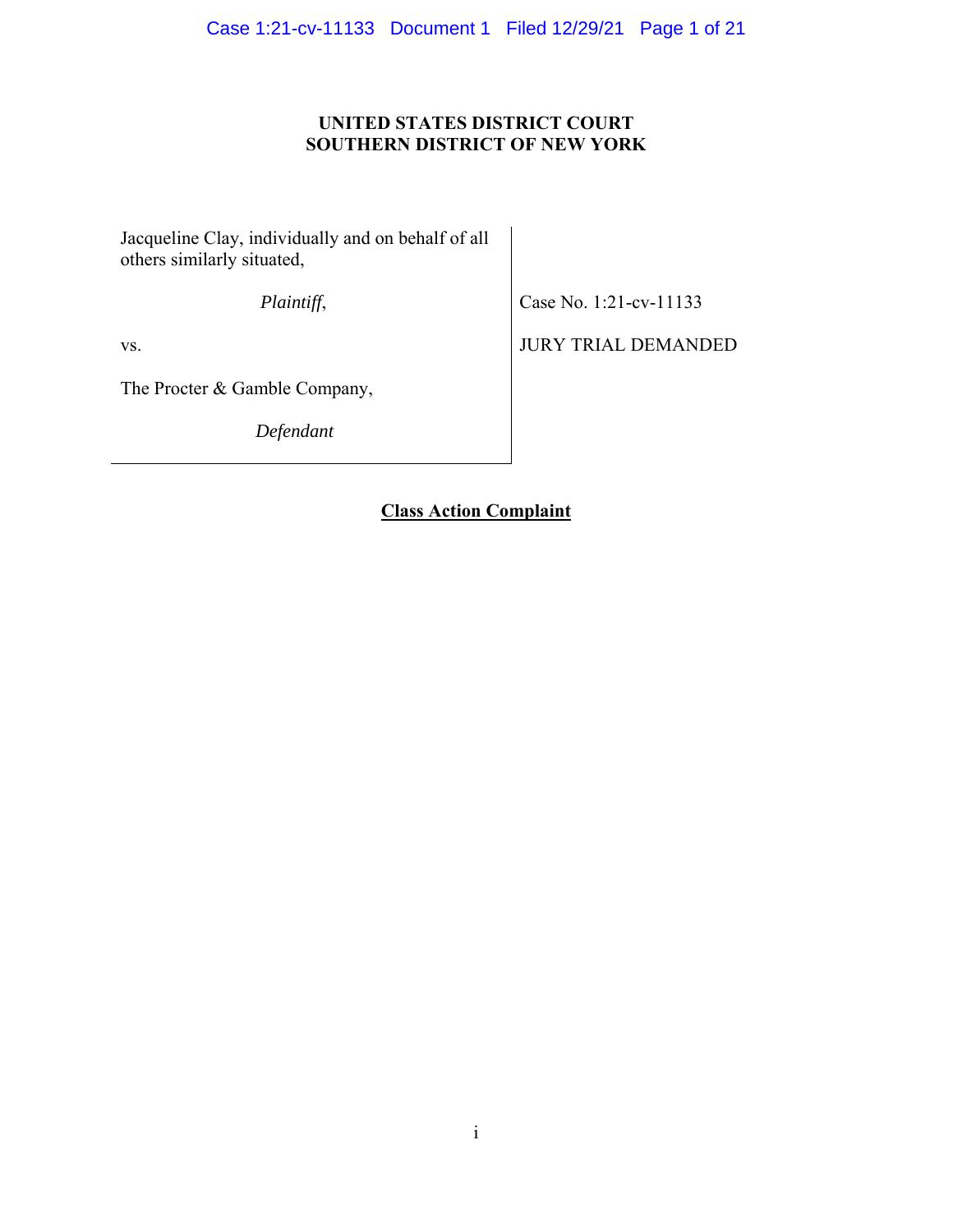# **Table of Contents**

| $\mathbf{I}$ . |                 |                                                                     |  |
|----------------|-----------------|---------------------------------------------------------------------|--|
| II.            |                 |                                                                     |  |
| III.           |                 |                                                                     |  |
| IV.            |                 |                                                                     |  |
|                | A.              | Defendant makes, markets, and sells DayQuil products prominently    |  |
|                | <b>B.</b>       |                                                                     |  |
|                | $\mathcal{C}$ . | Defendant's Non-Drowsy representations are misleading to reasonable |  |
|                | D.              |                                                                     |  |
|                | Ε.              |                                                                     |  |
| V.             |                 |                                                                     |  |
| VI.            |                 |                                                                     |  |
| VII.           |                 |                                                                     |  |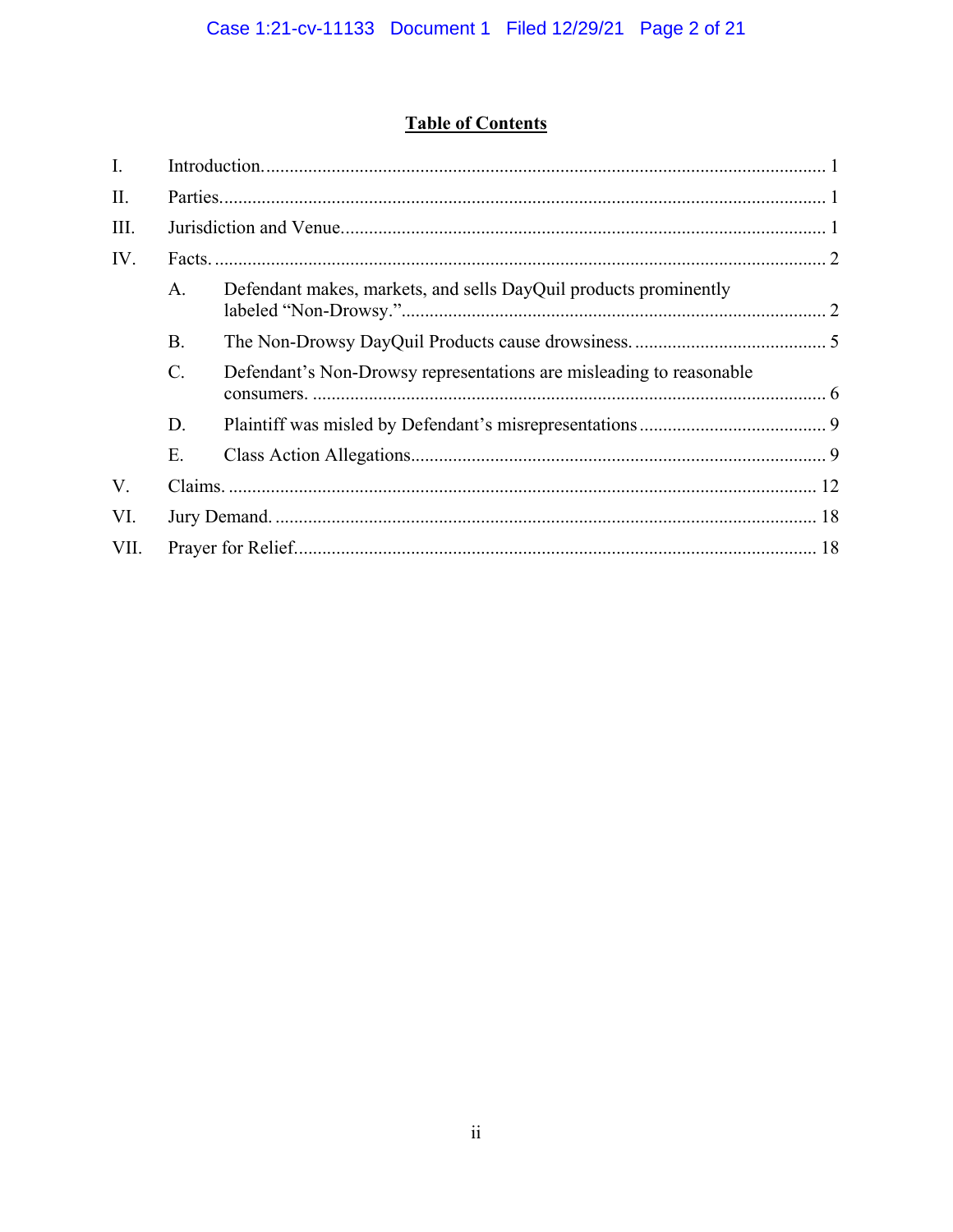## Case 1:21-cv-11133 Document 1 Filed 12/29/21 Page 3 of 21

## **I. Introduction.**

1. Defendant makes, sells, and markets "DayQuil" over-the-counter cough medicine. Most (or all) DayQuil products contain the active ingredient Dextromethorphan Hydrobromide ("DXM"). These products state on the front of their label that they are "Non-Drowsy."  $1$ 

2. By prominently labeling these products as "Non-Drowsy," Defendant led Plaintiff and other reasonable consumers to believe that the Non-Drowsy DayQuil Products do not cause drowsiness, and that drowsiness is not a side effect of those products. But the truth is that products containing DXM—and thus the Non-Drowsy DayQuil Products—do cause drowsiness, and that drowsiness is a common side effect of DXM.

3. In this way, Defendant misled Plaintiff and other reasonable consumers about the effects of the Non-Drowsy DayQuil Products.

4. Defendant's misrepresentations allowed it to overcharge Plaintiff and other consumers for the Non-Drowsy DayQuil Products.

**II. Parties.** 

5. Plaintiff Jacqueline Clay is a citizen of New York (domiciled in New York, New York). The proposed class (identified below) includes citizens of every state.

6. Defendant The Procter & Gamble Company is a citizen of Ohio. It is an Ohio corporation with its principal place of business at Procter & Gamble Plaza, Cincinnati, Ohio 45202.

## **III. Jurisdiction and Venue.**

7. This Court has subject matter jurisdiction under 28 U.S.C. § 1332(d)(2). The amount in controversy exceeds the sum or value of \$5,000,000, exclusive of interest and costs,

<sup>&</sup>lt;u>1</u> <sup>1</sup> Throughout this Complaint, DayQuil products containing DXM that state on their label that they are "Non-Drowsy" are called "Non-Drowsy DayQuil Products."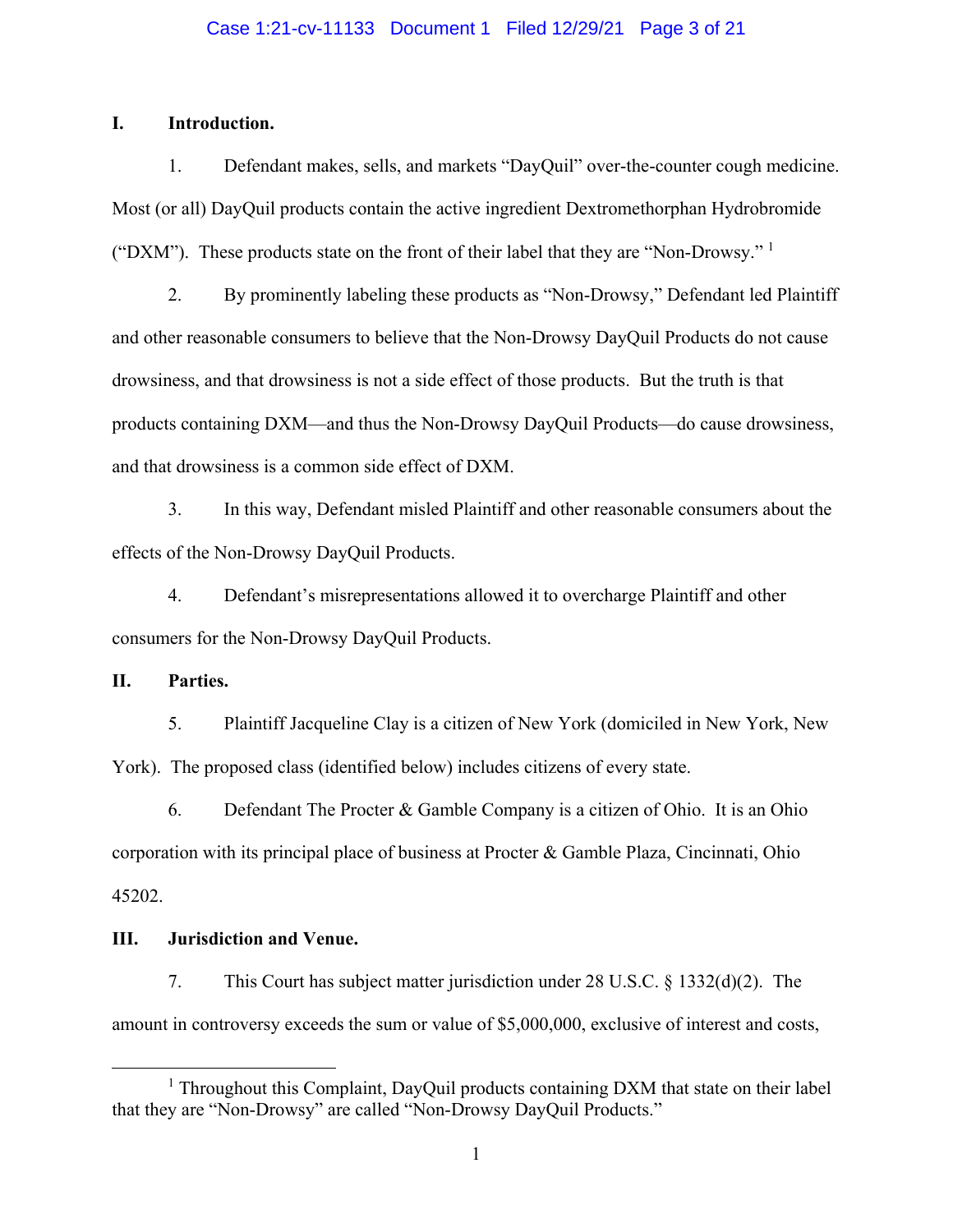### Case 1:21-cv-11133 Document 1 Filed 12/29/21 Page 4 of 21

and the matter is a class action in which one or more members of the proposed class are citizens of a state different from the Defendant.

8. The Court has personal jurisdiction over Defendant because it sold the Non-Drowsy DayQuil Products to consumers in New York, including Plaintiff. Procter & Gamble has been doing business in New York during all relevant times. Directly and through its agents, Procter & Gamble has substantial contacts with, and receives substantial benefits and income from New York.

9. Venue is proper under 28 U.S.C. § 1391(b)(1) and 28 U.S.C. § 1391(d) because Defendant would be subject to personal jurisdiction in this District if this District were a separate state, given that Defendant sold the Non-Drowsy DayQuil Products to consumers in this District, including Plaintiff. Venue is also proper under 28 U.S.C. § 1391(b)(2) because a substantial part of Defendant's conduct giving rise to the claims occurred in this District, including Defendant's sale to Plaintiff.

**IV. Facts.** 

## **A. Defendant makes, markets, and sells DayQuil products prominently labeled "Non-Drowsy."**

10. Procter & Gamble makes, markets and sells the Non-Drowsy DayQuil Products

11. The front label of each Non-Drowsy DayQuil Product prominently states that the

product is "Non-Drowsy." For example: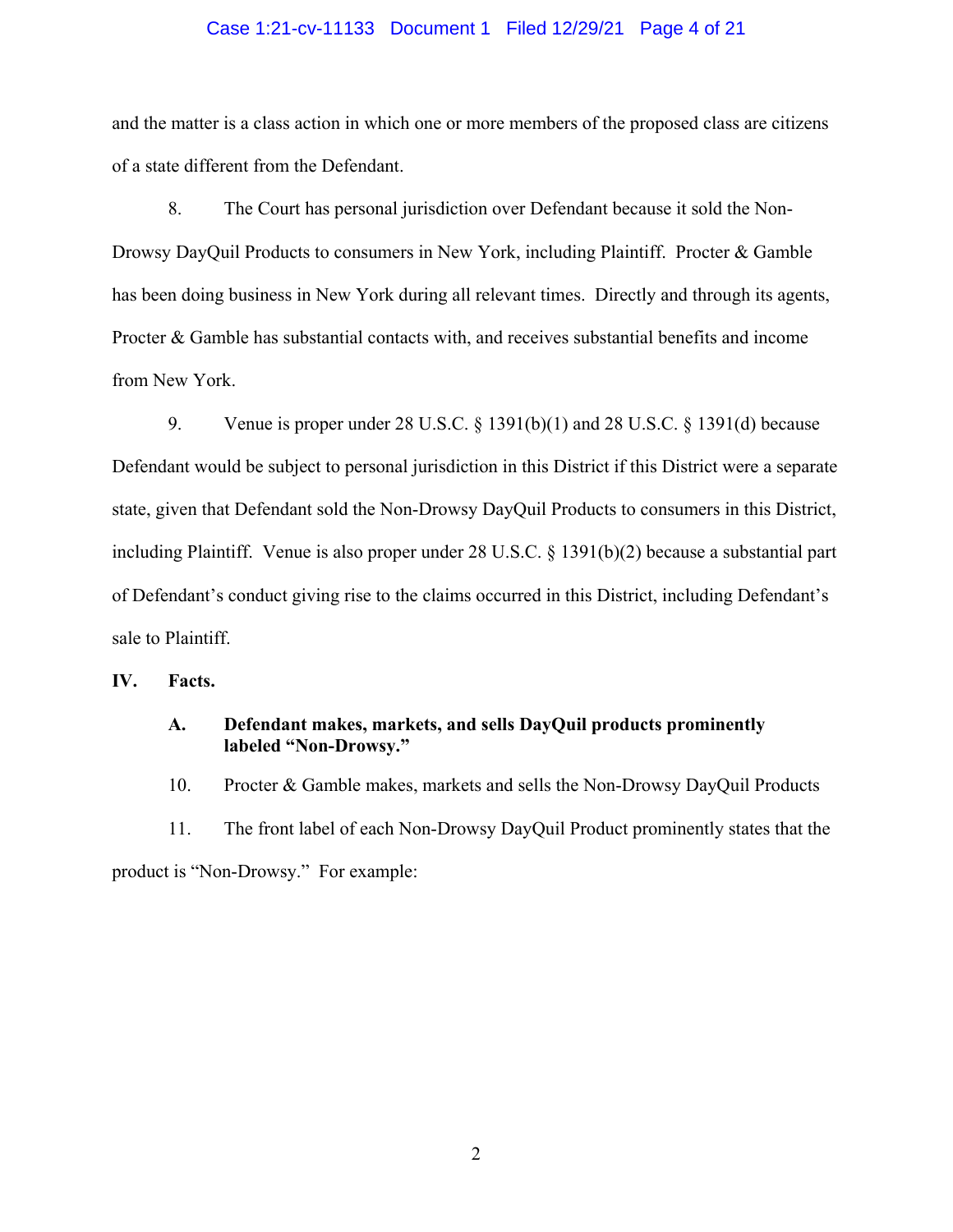## **DayQuil and NyQuil two-packs:**

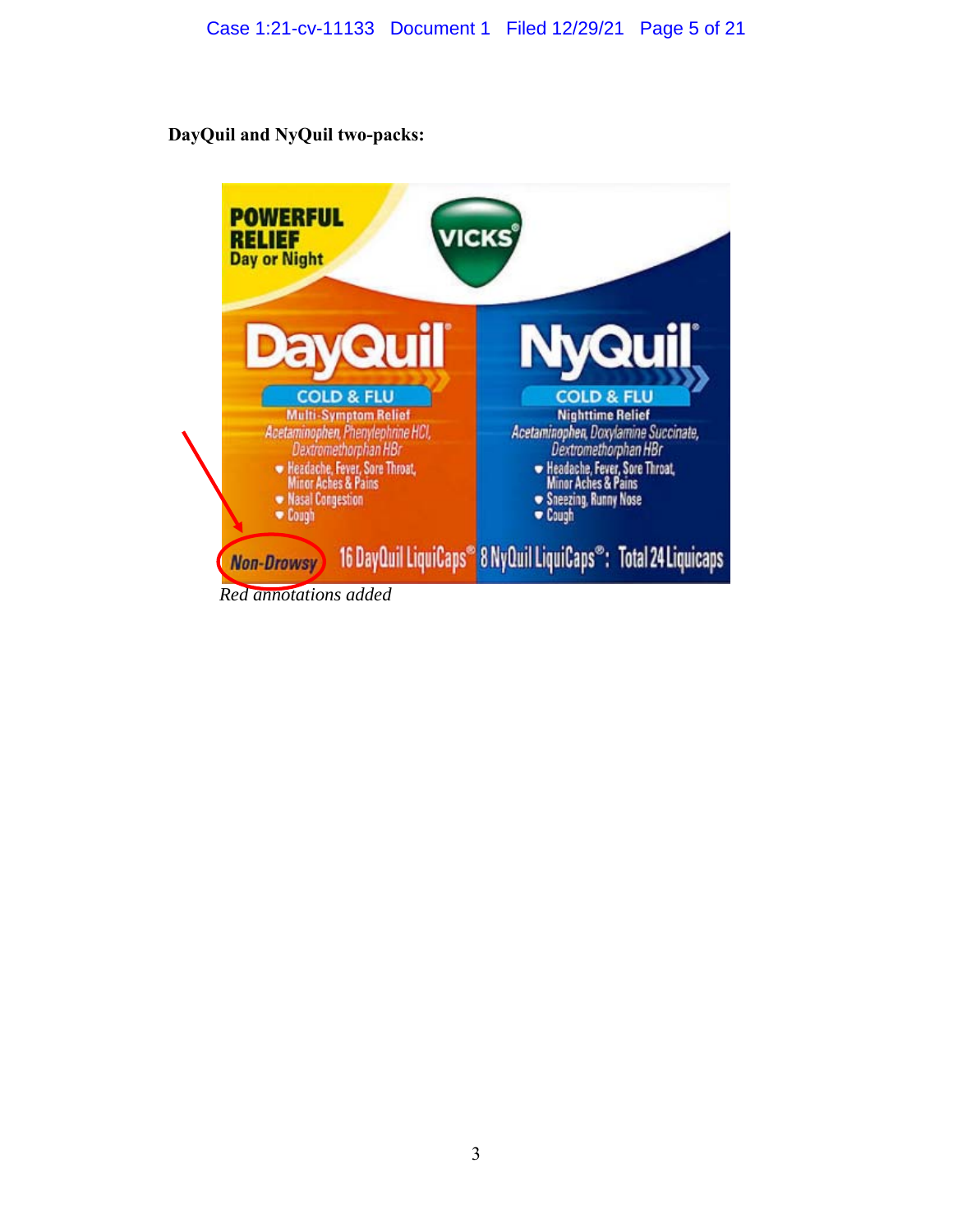**DayQuil Cold & Flu bottles:** 



*Red annotations added*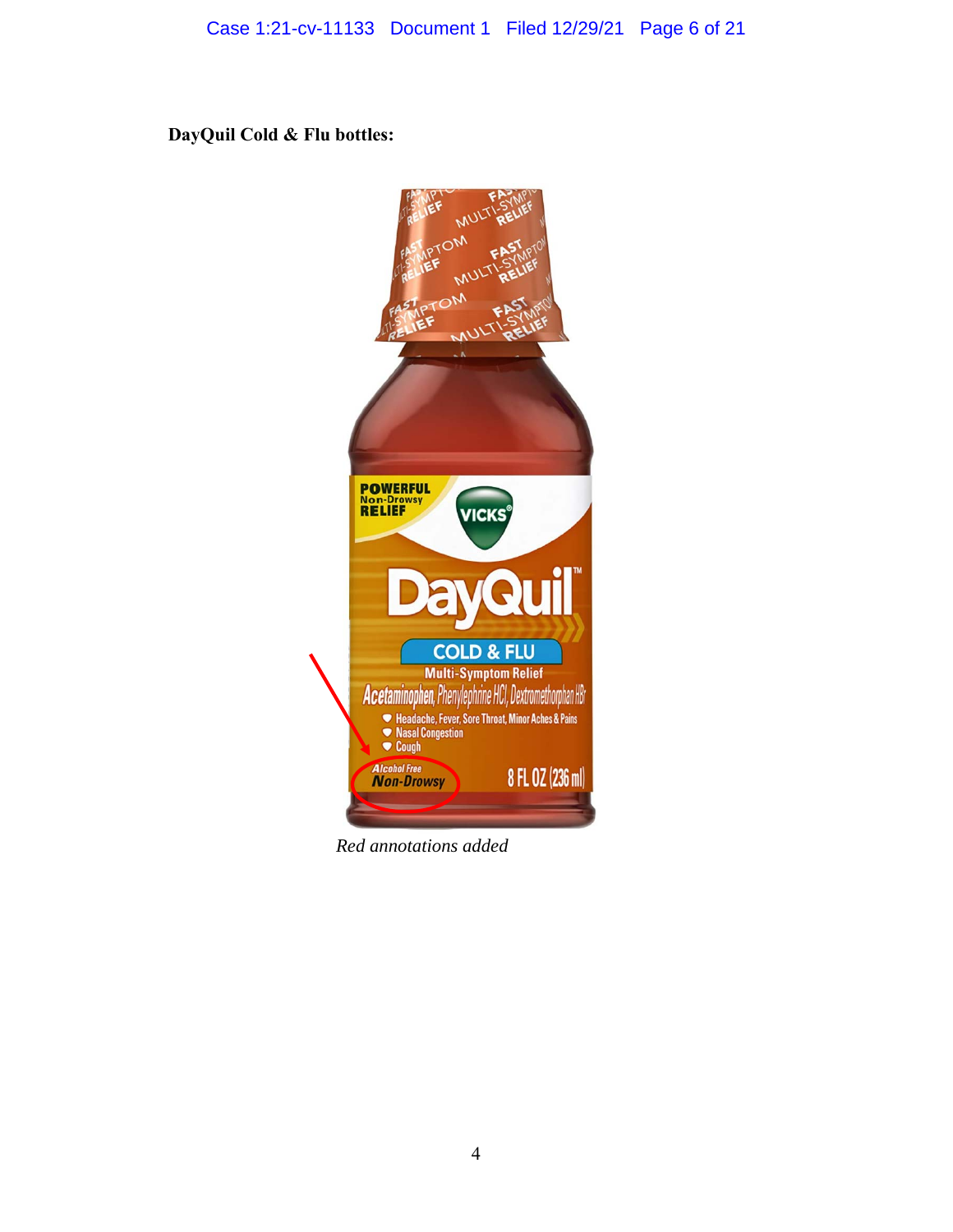## Case 1:21-cv-11133 Document 1 Filed 12/29/21 Page 7 of 21

12. These representations are materially the same across Non-Drowsy DayQuil Products.

13. The Non-Drowsy DayQuil Products do not disclose anywhere on their packaging that they do or can cause drowsiness, or that drowsiness is a side effect.

14. Based on the prominent "Non-Drowsy" label included on the face of each product, a reasonable consumer would believe that the products do not cause drowsiness. That is, a reasonable consumer would believe that drowsiness is not a side-effect of the product.

15. Defendant labeled the products this way because it intended consumers to rely on the labels and to believe that the products would not cause drowsiness, so that consumers would buy more products or pay more for them.

## **B. The Non-Drowsy DayQuil Products cause drowsiness.**

16. In truth, products containing DXM—like the Non-Drowsy DayQuil Products—do cause drowsiness, and drowsiness is a documented side effect of DXM.<sup>2</sup>

17. In fact, drowsiness is a common side effect at the recommended dosages. For example, one study found that "[s]omnolence is a common side effect of centrally acting antitussive drugs" like dextromethorphan, and that 10.4% of users of products containing dextromethorphan develop drowsiness within three days of starting treatment with DXM cough medicine. <sup>3, 4</sup> The "cases of intense somnolence" were "related only to dextromethorphan" and not to the other drug studied. And patients in this clinical study were given an even smaller

<sup>2</sup> Dextromethorphan: MedlinePlus Drug Information, NIH National Library of Medicine, https://medlineplus.gov/druginfo/meds/a682492.html (listing drowsiness as a side effect)

 $3 \text{ E.}$  Catena and L. Daffonchio, "Efficacy and Tolerability of Levodropropizine in Adult Patients with Non-productive Cough, Comparison with Dextromethorphan," 10 Pulmonary Pharmacology & Therapeutics 89-96 (1997).

<sup>&</sup>lt;sup>4</sup> The study reports this side effect as "somnolence." Somnolence means "the quality or state of being drowsy." Merriam Webster Dictionary, https://www.merriam-webster.com/dictionary/somnolence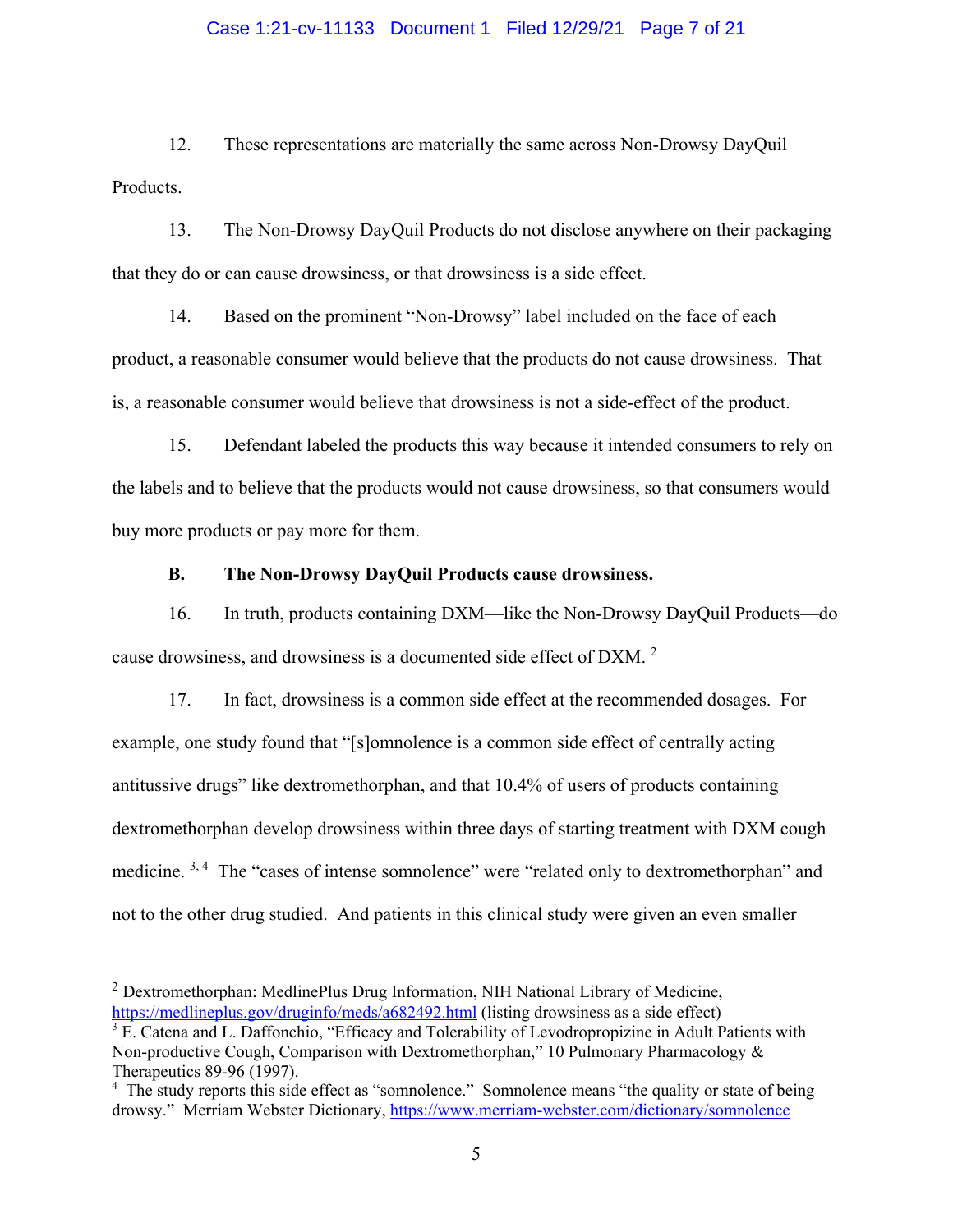## Case 1:21-cv-11133 Document 1 Filed 12/29/21 Page 8 of 21

dosage of DXM (15 mg three times a day) than the recommended dose found in many DayQuil products.<sup>5</sup>

18. The FDA's adverse event report database confirms that "sedation" is one of the most frequently-cited side-effects of dextromethorphan-containing products. 6

19. For this reason, the Federal Aviation Administration prohibits pilots from flying after ingesting Dayquil because it "contains dextromethorphan": <sup>7</sup>

|       | Cough/cold<br>products | Coricidin (allowed if no<br>chlorpheniramine) | dextromethorphan (Delsym)      | Most cough medications<br>are safe for flight, but |
|-------|------------------------|-----------------------------------------------|--------------------------------|----------------------------------------------------|
|       |                        |                                               | Dayquil (contains              | caution for combination                            |
| Cough |                        |                                               | dextromethorphan)              | products with sedating                             |
|       |                        | guaifenesin (found in Mucinex                 |                                | antihistamines. If the label                       |
|       |                        | and Robitussin)                               | Most "night-time" or "PM"      | states PM (for nighttime                           |
|       |                        | Mucinex fast-max severe                       | medications contain a sedating | use) or DM (containing                             |
|       |                        | congestion and cough (liquid)                 | antihistamine:                 | dextromethorphan), you                             |
|       |                        |                                               | - Coricidin HBP cough & cold   | should not fly for at least 5                      |
|       |                        | Identify combo vs isolated                    | (contains chlorpheniramine)    | half-lives after the last                          |
|       |                        |                                               | - Nyquil (contains doxylamine) | dose (see above).                                  |

## **C. Defendant's Non-Drowsy representations are misleading to reasonable consumers.**

20. The Food and Drug Administration prohibits drug labeling that is "false or

misleading." 21 C.F.R. § 201.6. It is misleading to label a product "Non-Drowsy" when it does

cause drowsiness, or if drowsiness is a known side effect of one of its active ingredients.

21. Based on the fact that Defendant labeled the Non-Drowsy DayQuil Products as

"Non-Drowsy," a reasonable consumer would expect that those products do not cause

drowsiness. Similarly, a reasonable consumer would expect that drowsiness is not a side effect

6 Sedation is associated with drowsiness. *See* IV/Monitored Sedation, American Society of Anesthesiologists, https://www.asahq.org/madeforthismoment/anesthesia-101/types-of-

 $\overline{a}$ 

<sup>&</sup>lt;sup>5</sup> For example: DayQuil Cold & Flu Relief Liquid contains 20mg of DXM per 30ml of liquid cough syrup and the recommended dosage for adults and children 12 and over is 30ml every 4 hours.

anesthesia/ivmonitored-sedation/ (even "minimal" sedation means that "you'll feel drowsy")

<sup>&</sup>lt;sup>7</sup> https://www.faa.gov/licenses\_certificates/medical\_certification/media/OTCMedicationsforPilots.pdf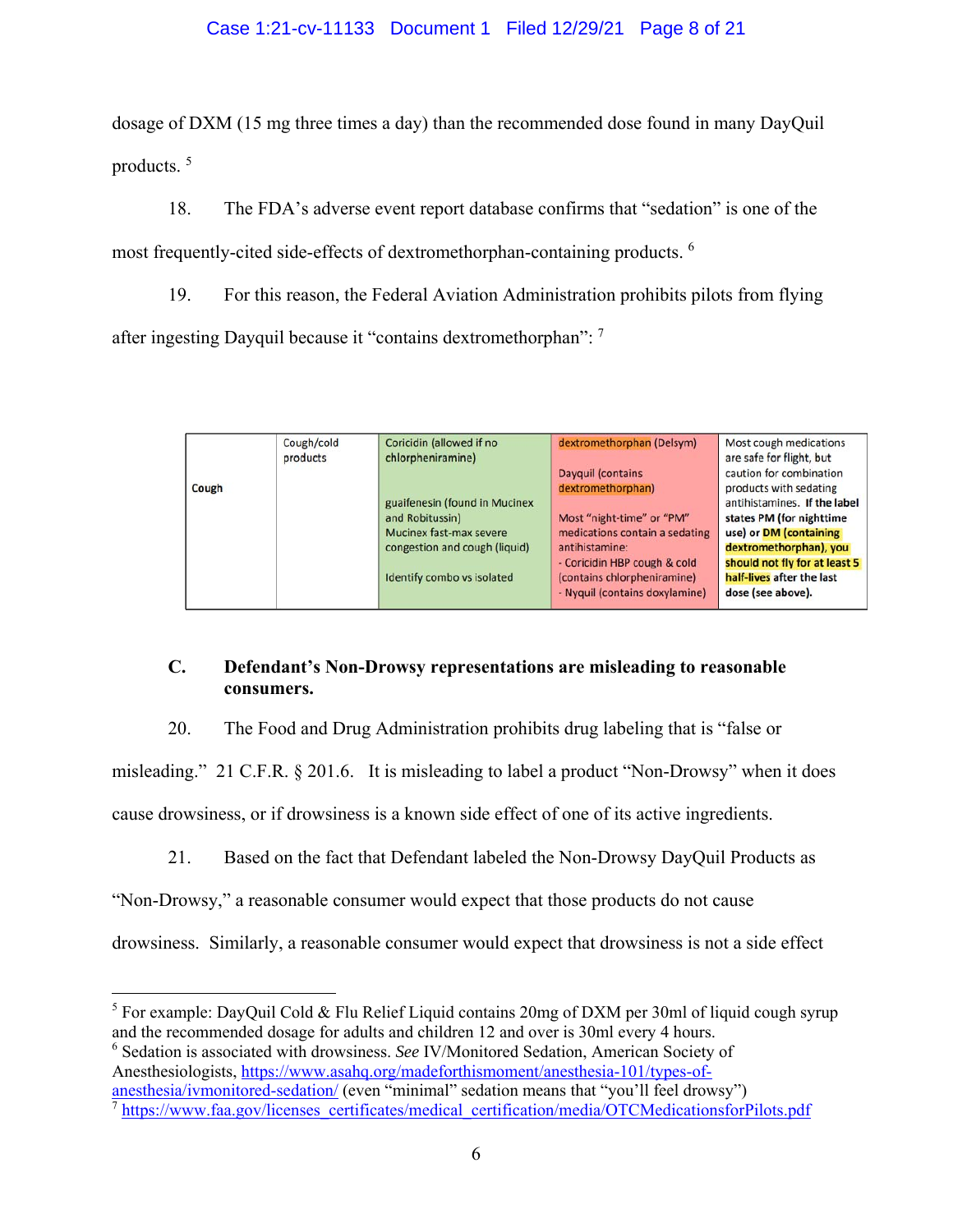## Case 1:21-cv-11133 Document 1 Filed 12/29/21 Page 9 of 21

of the products (much less a common side effect). Indeed, according to Consumer Reports, "Non-drowsy' is code for antihistamines and other medications that don't make you sleepy."  $8$ This is the plain meaning of "non-drowsy," which means "not causing or accompanied by drowsiness." 9

22. DayQuil's advertisements and labeling do not contain any language that a reasonable consumer would understand to qualify these representations, or that would otherwise put a reasonable consumer on notice of the fact that the Non-Drowsy DayQuil Products actually cause drowsiness.

23. Unlike Defendant, some other drug makers do not falsely claim that DXMproducts are non-drowsy. For example, DXM is an active ingredient in Mucinex DM, sold by Reckitt. But the Mucinex label does not claim that Mucinex DM is non-drowsy, because this is not the truth.



 $8$  How to read over the counter (OTC) drug labels, Consumer Reports,

 $\overline{a}$ 

https://www.consumerreports.org/cro/2014/04/how-to-read-over-the-counter-drug-labels/index.htm <sup>9</sup> https://www.merriam-webster.com/medical/nondrowsy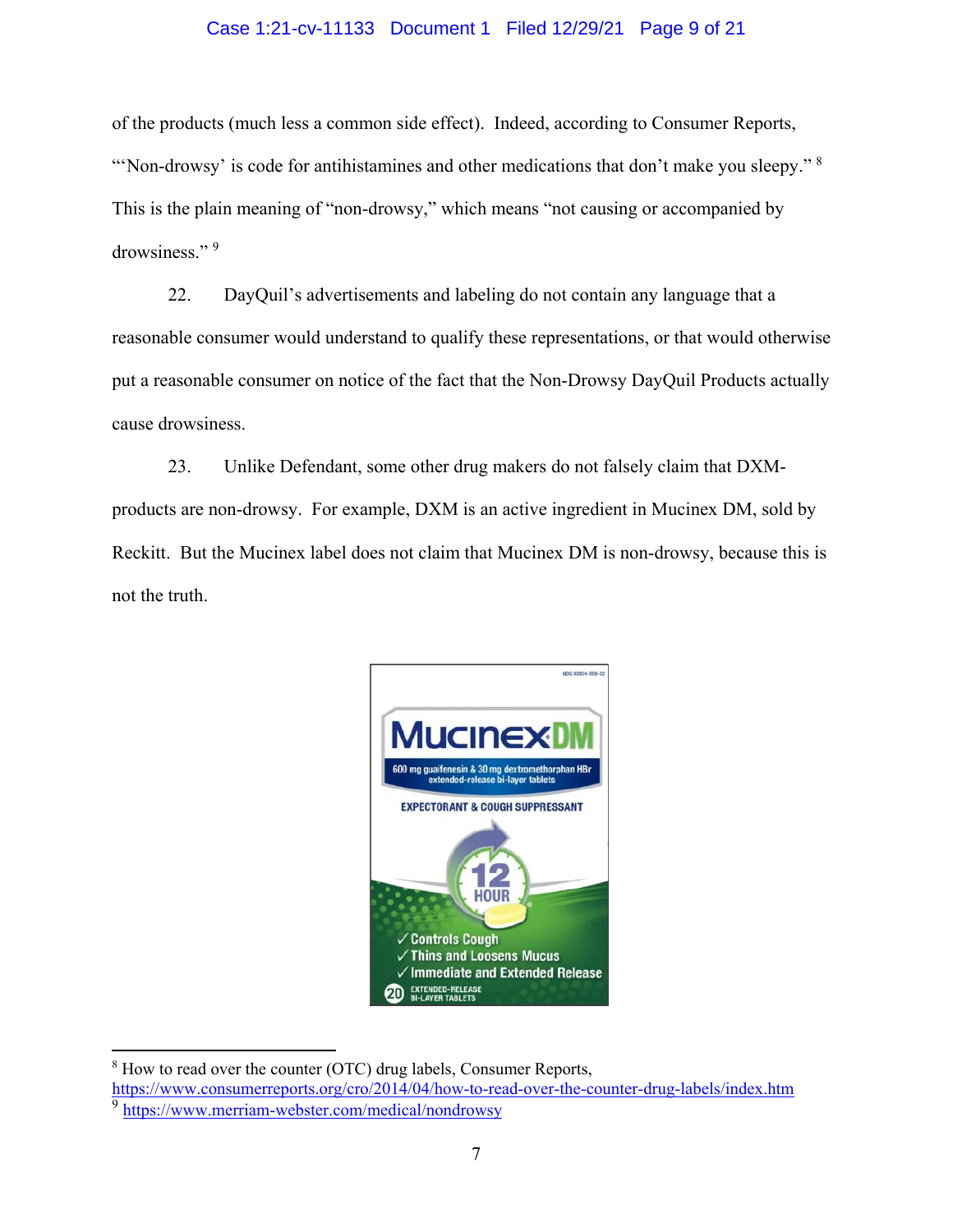## Case 1:21-cv-11133 Document 1 Filed 12/29/21 Page 10 of 21

24. So Defendant could have simply omitted the false and misleading statement, "Non-Drowsy," from its products.

25. Or, if Defendant wanted to say something to indicate that a Non-Drowsy Dayquil Product might cause *less* drowsiness than another product (e.g., NyQuil), they could have made a truthful statement to this effect, as other drug makers do.

26. For example, Dramamine contains an active ingredient that causes drowsiness, Dimenhydrinate. Dramamine also sells a "less drowsy" version that contains a different active ingredient, Meclizine, which causes less drowsiness. The front label of Dramamine Less Drowsy prominently displays that it is "less drowsy":



27. Whether or not an over-the-counter drug causes drowsiness is material to a reasonable customer. In certain situations, consumers prefer over-the-counter drugs that will not make them drowsy to products that may make them drowsy. For example, all else equal, a reasonable consumer would prefer to take a drug that does not cause drowsiness to one that does cause drowsiness during the day (or any periods of time when they plan to be awake). As a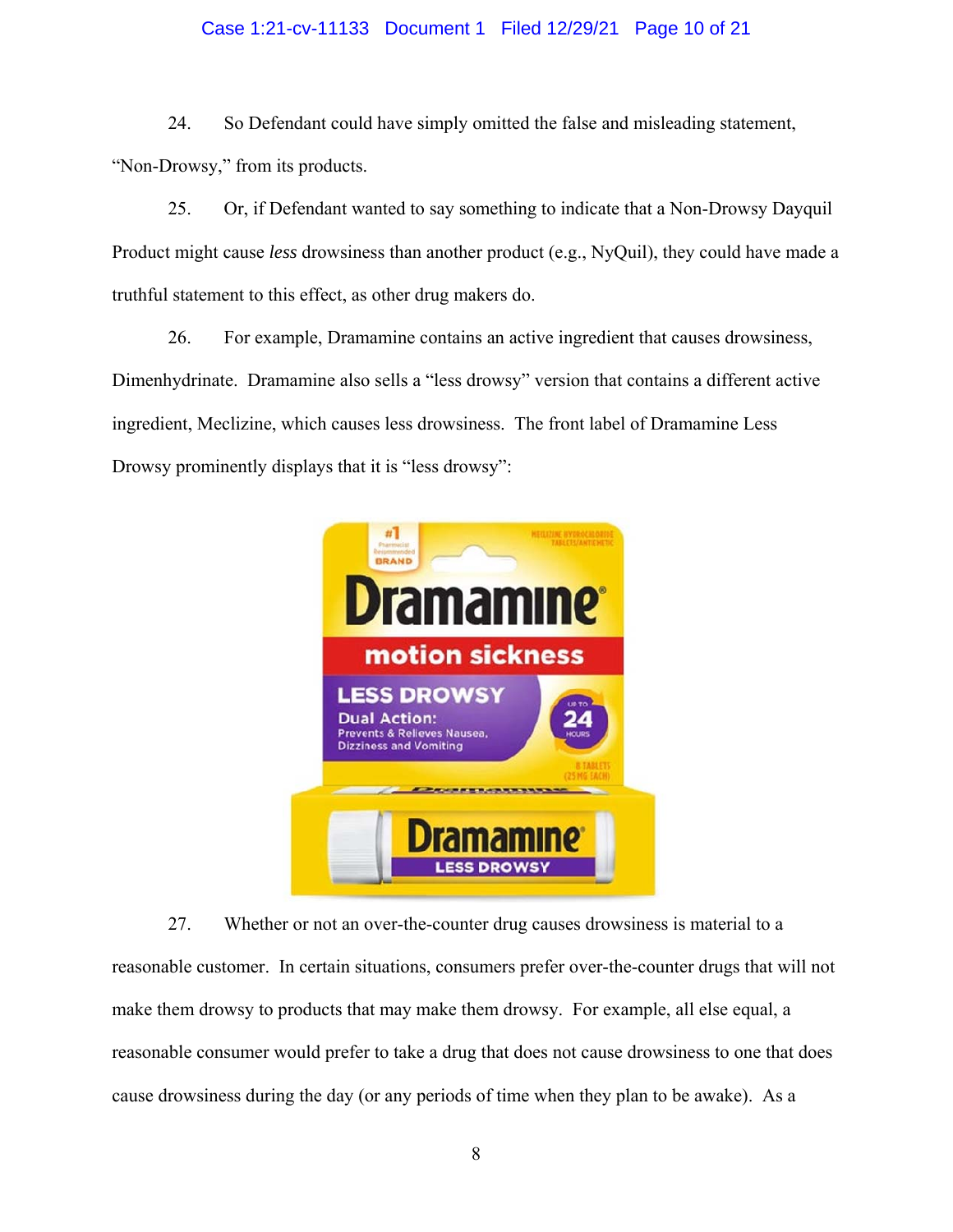## Case 1:21-cv-11133 Document 1 Filed 12/29/21 Page 11 of 21

second example, if a consumer is planning to engage in activities that require them to be alert (like work), or during which they would prefer to be alert, that consumer would prefer to take a drug that does not cause drowsiness to one that does. Indeed, in many situations, taking a drug that does or can cause drowsiness can be dangerous. For example, taking a drug that causes drowsiness while driving is dangerous.

### **D. Plaintiff was misled by Defendant's misrepresentations**

28. In late 2021, Plaintiff bought a Non-Drowsy DayQuil Product (DayQuil Severe Cold & Flu) in New York, New York. The package said "Non-Drowsy" prominently on the label, and Plaintiff read and relied on this statement when purchasing the product, because she wanted a product that she could take without becoming drowsy. But when Plaintiff took the DayQuil medication, she became unexpectedly drowsy. She would not have bought the DayQuil product for this intended use, had she known that the product did, in fact, cause drowsiness, and that drowsiness was a known side-effect of the product.

29. Plaintiff would purchase Non-Drowsy DayQuil Products again if they were actually "Non-Drowsy" (i.e., if the product was sold as advertised). Plaintiff, however, faces an imminent threat of harm because she will not be able to rely on the labels in the future, and thus will not be able to purchase the products.

## **E. Class Action Allegations.**

30. Plaintiff brings certain claims on behalf of the proposed class of: all persons who purchased a Non-Drowsy DayQuil Product in the United States during the applicable statute of limitations (the "**Nationwide Class**").

31. For other claims, Plaintiff brings those claims on behalf of a subclass of consumers who live in the identified states (the "**Consumer Protection Subclass**").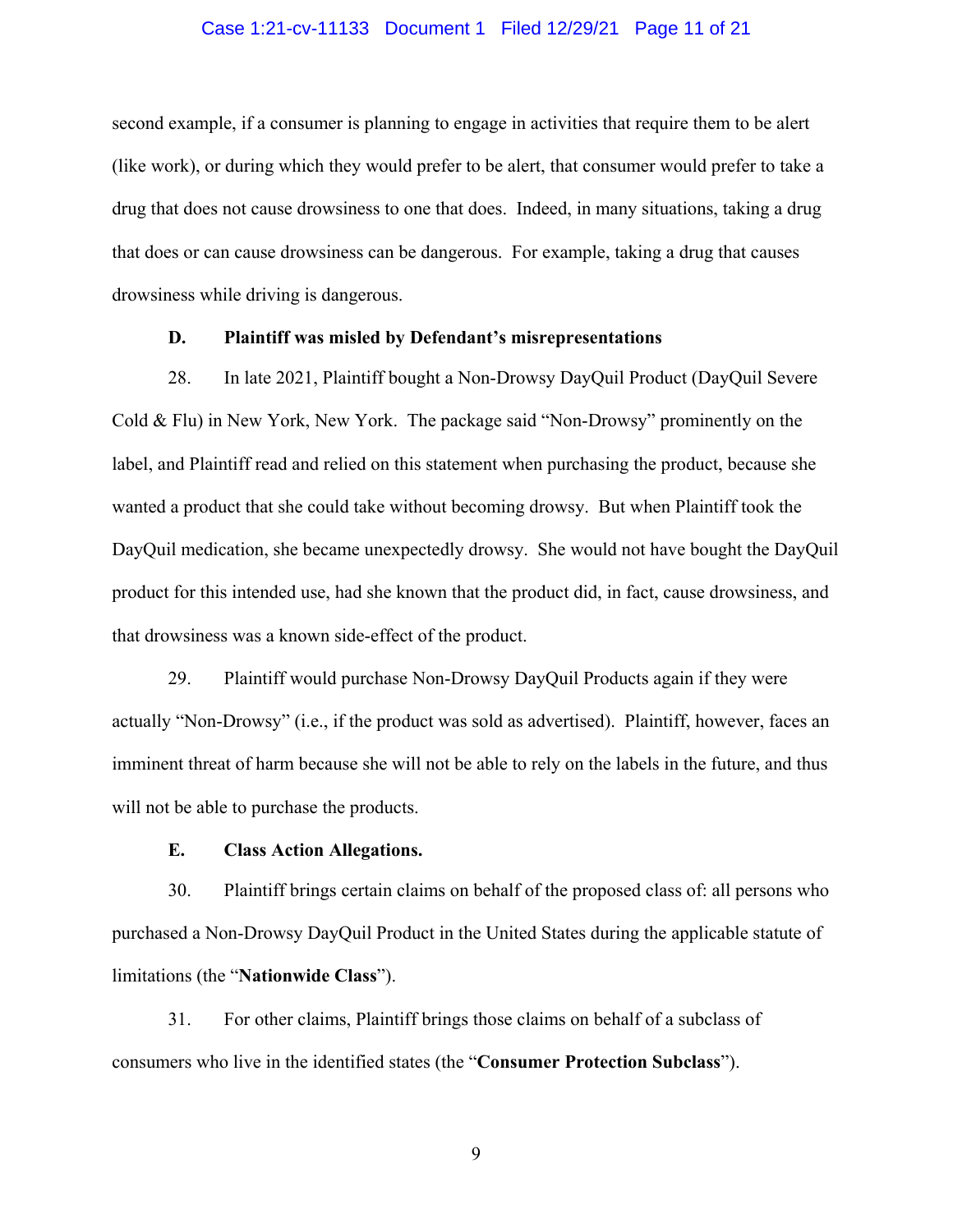## Case 1:21-cv-11133 Document 1 Filed 12/29/21 Page 12 of 21

32. For certain claims, Plaintiff brings those claims on behalf of a subclass of consumers who, like Plaintiff, purchased Non-Drowsy DayQuil Products in New York (the "**New York Subclass**").

33. The following people are excluded from the Class and the Subclasses: (1) any Judge or Magistrate Judge presiding over this action and the members of their family; (2) Defendant, Defendant's subsidiaries, parents, successors, predecessors, and any entity in which the Defendant or its parents have a controlling interest and their current employees, officers and directors; (3) persons who properly execute and file a timely request for exclusion from the Class; (4) persons whose claims in this matter have been finally adjudicated on the merits or otherwise released; (5) Plaintiff's counsel and Defendant's counsel, and their experts and consultants; and (6) the legal representatives, successors, and assigns of any such excluded persons.

## *Numerosity*

34. The proposed class contains members so numerous that separate joinder of each member of the class is impractical. Based on the pervasive distribution of Non-Drowsy DayQuil Products, there are millions of proposed class members.

#### *Commonality*

35. There are questions of law and fact common to the proposed class. Common questions of law and fact include, without limitation:

- Whether the Non-Drowsy DayQuil Products cause drowsiness;
- Whether Defendant's labeling of the Non-Drowsy DayQuil Products as "Non-Drowsy" is deceptive and misleading;
- Whether Defendant violated state consumer protection statutes;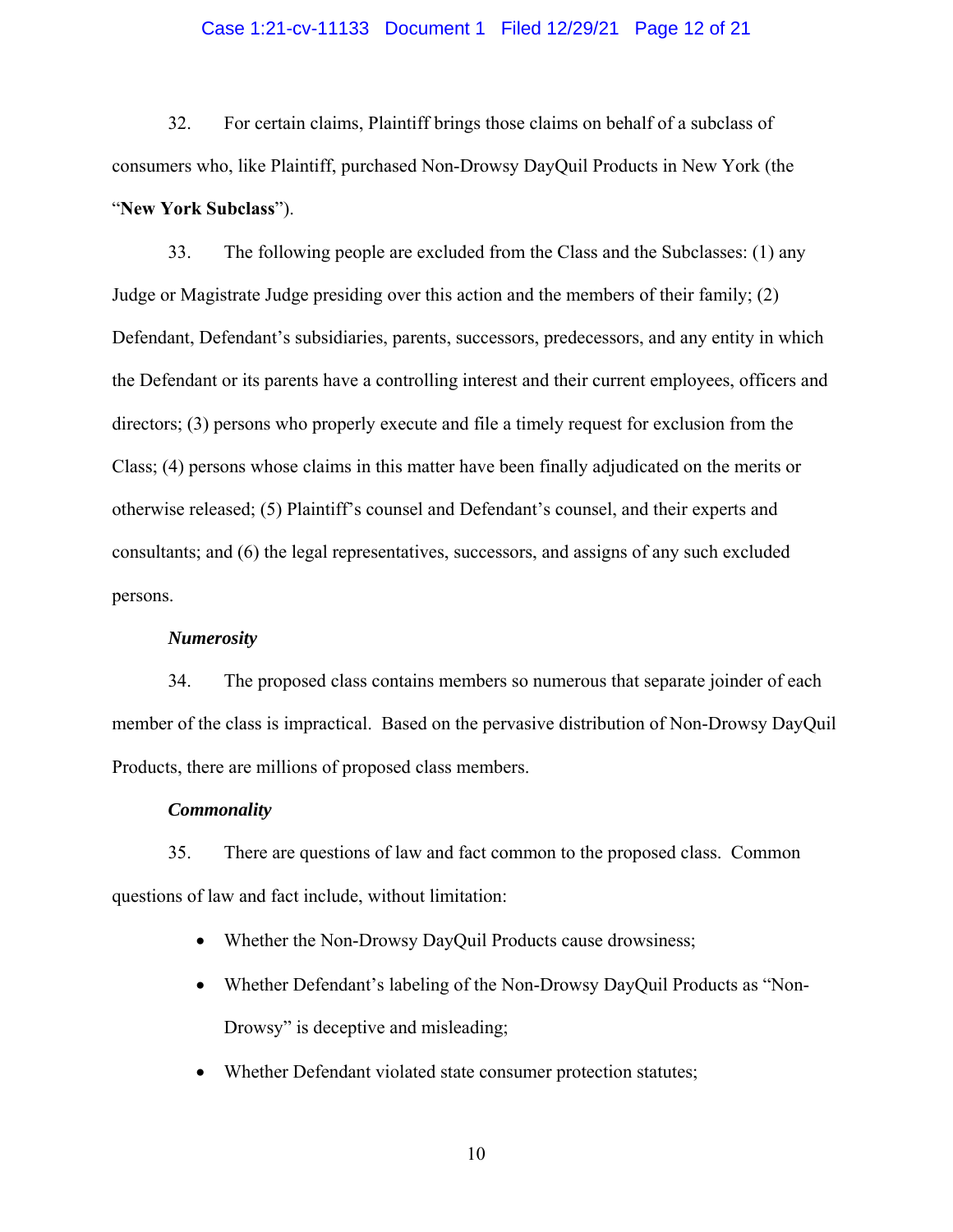- Whether Defendant committed a breach of express warranty; and,
- Damages needed to reasonably compensate Plaintiff and the proposed class.

### *Typicality*

36. Plaintiff's claims are typical of the proposed class. Like the proposed class, Plaintiff purchased Non-Drowsy DayQuil Products.

### *Predominance and Superiority*

37. The prosecution of separate actions by individual members of the proposed class would create a risk of inconsistent or varying adjudication with respect to individual members, which would establish incompatible standards for the parties opposing the class. For example, individual adjudication would create a risk that breach of the same express warranty is found for some proposed class members, but not others.

38. Common questions of law and fact predominate over any questions affecting only individual members of the proposed class. These common legal and factual questions arise from central issues which do not vary from class member to class member, and which may be determined without reference to the individual circumstances of any particular class member. For example, a core liability question is common: whether Defendant's "Non-Drowsy" labeling is false and misleading.

39. A class action is superior to all other available methods for the fair and efficient adjudication of this litigation because individual litigation of each claim is impractical. It would be unduly burdensome to have individual litigation of millions of individual claims in separate lawsuits, every one of which would present the issues presented in this lawsuit.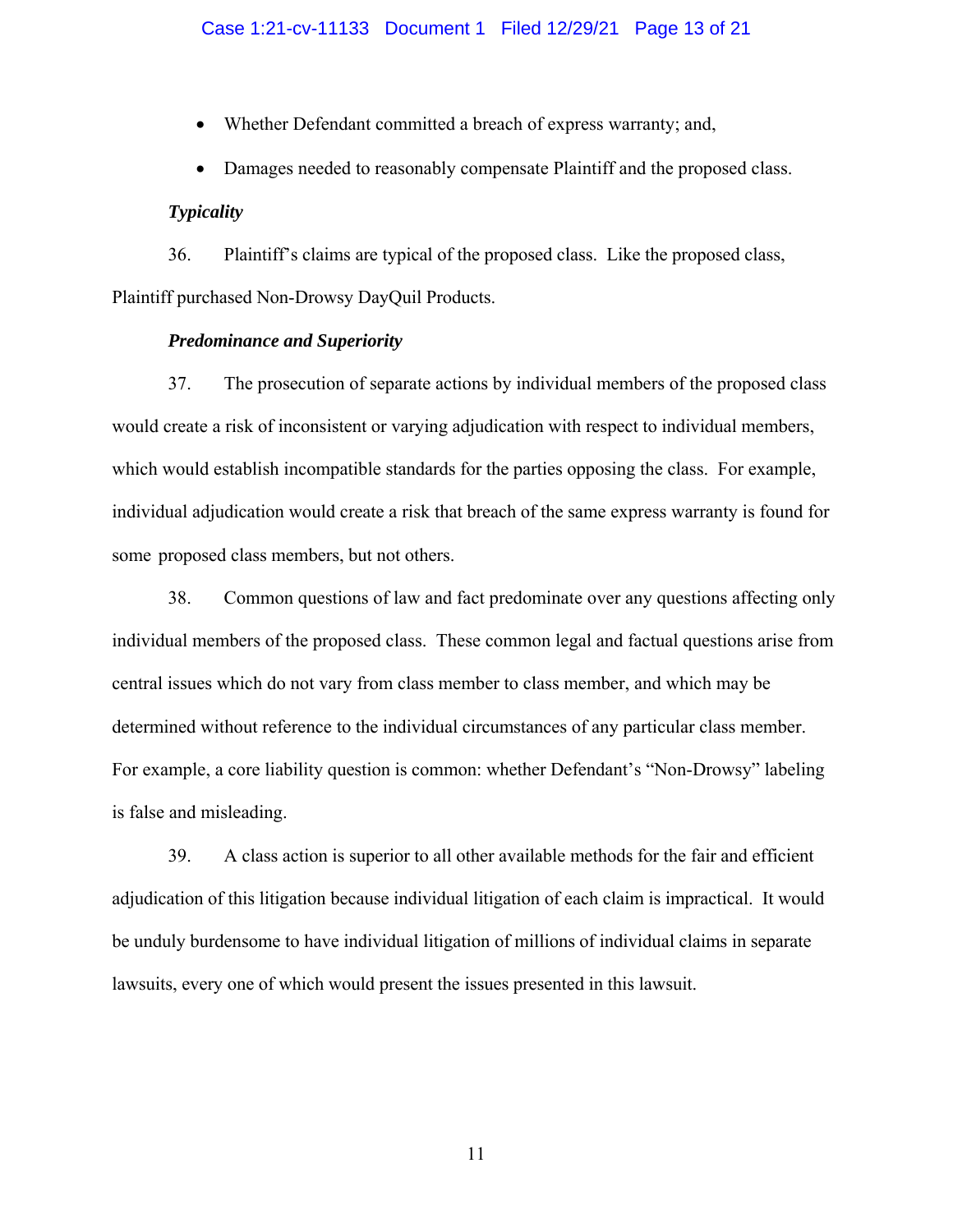## **V. Claims.**

## **Count I: Violations of State Consumer Protection Acts (on behalf of Plaintiff and the Consumer Protection Subclass)**

40. Plaintiff incorporates by reference each and every factual allegation set forth

above.

41. This count is brought on behalf of Plaintiff and the Consumer Protection Subclass

for violations of the following state consumer protection statutes:

| <b>State</b>     | <b>Statute</b>                                     |  |
|------------------|----------------------------------------------------|--|
| New York         | N.Y. Gen. Bus. Law $\S$ 349, and the following.    |  |
| Washington, D.C. | D.C. Code $\S$ 28-3901, and the following.         |  |
| Massachusetts    | Mass. Gen Laws Ann. Ch. 93A, and the following.    |  |
| Missouri         | Mo. Rev. Stat. $\S$ 407, and the following.        |  |
| Rhode Island     | R.I. Gen. Laws $\S 6$ -13.1 - 5.2(B), and the      |  |
|                  | following.                                         |  |
| Vermont          | $9 \text{ V.S.A. }$ § 2451, and the following.     |  |
| Washington       | Wash. Rev. Code $\S$ 19.86.010, and the following. |  |

42. Each of these statutes is materially similar. Each broadly prohibits deceptive conduct in connection with the sale of goods to consumers. No state requires reliance, knowledge or intent. Instead, it is sufficient that the deceptive conduct is misleading to reasonable consumers and that the conduct proximately caused harm. *See Allen v. ConAgra Foods, Inc*., 331 F.R.D. 641, 666 (N.D. Cal. 2019) (finding that these states can be grouped into a certifiable subclass).

43. Defendant's conduct, including the false labeling of the Non-Drowsy DayQuil Products and sale of those products to Plaintiff and class members, violates each statute's prohibitions.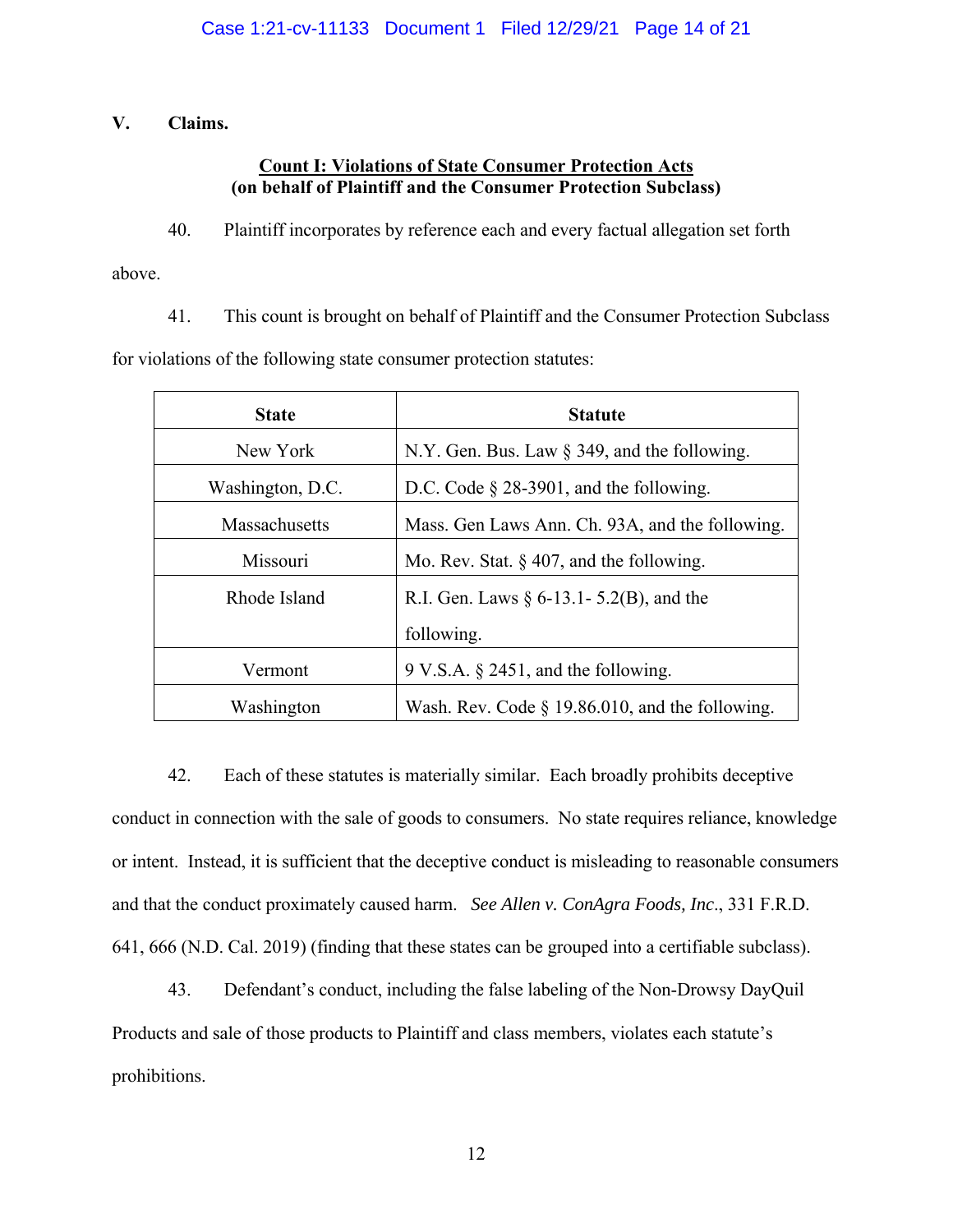## Case 1:21-cv-11133 Document 1 Filed 12/29/21 Page 15 of 21

44. The sale of Non-Drowsy DayQuil Products is the sale of goods to consumers. Hundreds of thousands (or potentially millions) of consumers purchase Non-Drowsy DayQuil Products.

45. As alleged in detail above, Defendant's misrepresentations were misleading to Plaintiff and to reasonable consumers.

46. For Mass. Gen Laws Ann. Ch. 93A, Plaintiff mailed a notice and demand letter to Defendant's headquarters on December 23, 2021. Upon the expiration of any governing statutory notice period, Plaintiff and the class seek all available injunctive or monetary relief.

47. Plaintiff and class members were injured as a direct and proximate result of Defendant's conduct, and this conduct was a substantial factor in causing them harm, because (a) they would not have purchased Non-Drowsy DayQuil Products if they had known that they cause drowsiness, or (b) they overpaid for the products because they are sold at a price premium due to Defendant's misrepresentations.

## **Count II: Violation of New York Gen. Bus. Law § 349 (on behalf of Plaintiff and the New York Subclass)**

48. Plaintiff incorporates each and every factual allegation set forth above.

49. Plaintiff brings this cause of action individually and for the New York Subclass, seeking statutory damages available under New York Gen. Bus. Law § 349 (among other relief).

50. Plaintiff and the Subclass purchased Non-Drowsy DayQuil Products in New York.

51. Defendant's false and misleading "Non-Drowsy" claims are consumer-oriented.

Defendant's misrepresentations have a broad impact on consumers at large, i.e., the hundreds of thousands (or potentially millions) of New Yorkers that purchase Non-Drowsy DayQuil Products. These transactions recur every day.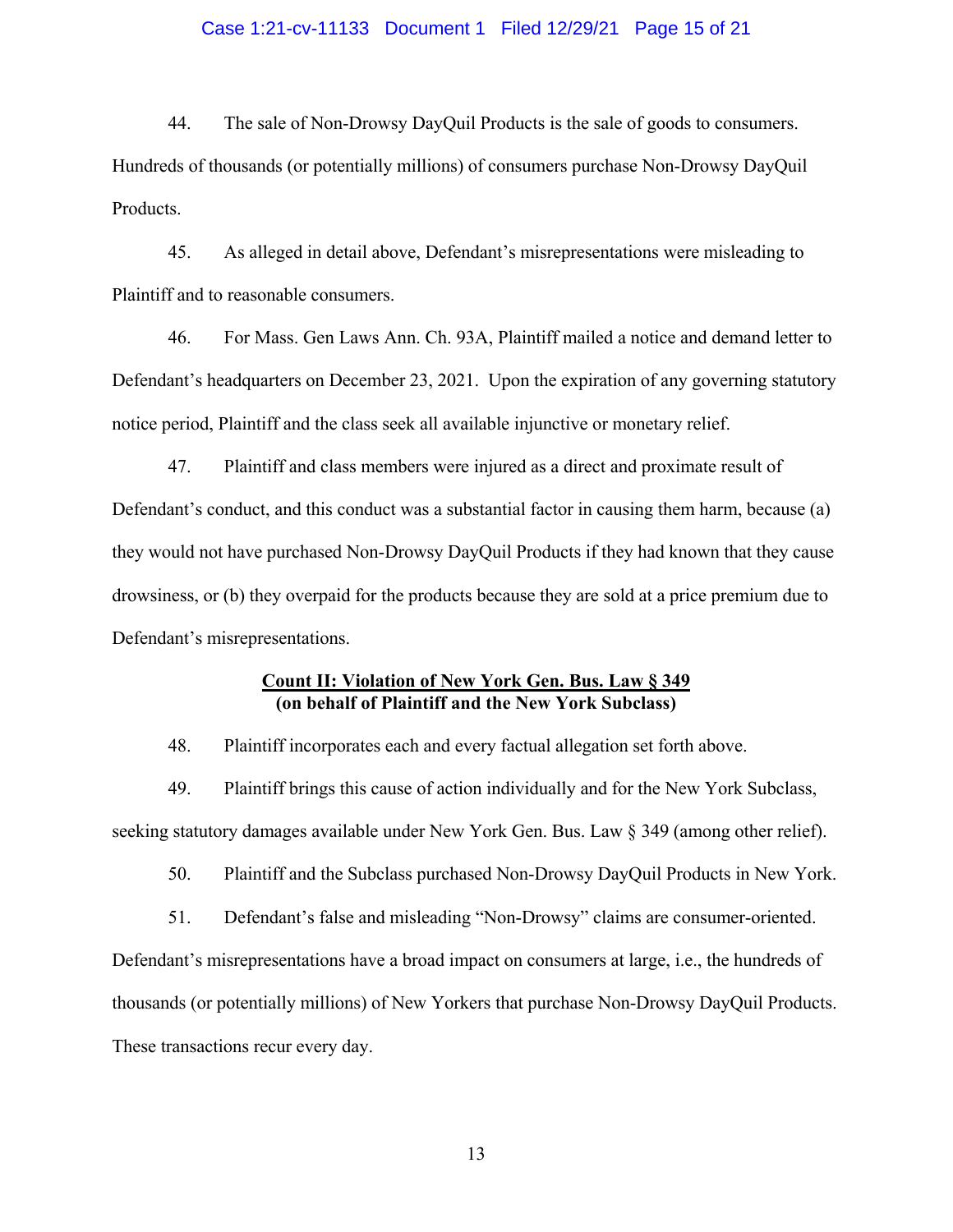## Case 1:21-cv-11133 Document 1 Filed 12/29/21 Page 16 of 21

52. Defendant's "Non-Drowsy" misrepresentations were material. As alleged in detail above, these "Non-Drowsy" misrepresentations were important to consumers and affected their choice to purchase Non-Drowsy DayQuil Products. And, as alleged in detail above, these misrepresentations were likely to mislead reasonable consumers.

53. Defendant's misrepresentations were willful and knowing. Because Defendant makes and sells the Non-Drowsy DayQuil Products, Defendant researched the known and common side effects of DXM. This is diligence that a large company like Procter  $\&$  Gamble would do when selling a drug. As a result, Defendant knows that DXM causes drowsiness. Furthermore, Defendant controls its labeling, knowingly puts on the "Non-Drowsy" representations, and knows the plain meaning of "Non-Drowsy." Finally, it is standard practice in the industry to test labeling with consumers, and Defendant's testing would confirm that "Non-Drowsy" is misleading.

54. Plaintiff and Subclass members were injured as a direct and proximate result of Defendant's conduct, and this conduct was a substantial factor in causing them harm, because they did not get what they paid for (cough syrup that was truthfully "Non-Drowsy") and they overpaid for the products because they are sold at a price premium due to Defendant's misrepresentations.

55. Plaintiff and the Subclass seek statutory damages of \$50, treble damages, an injunction, reasonable attorney fees, and all other available relief. See N.Y.Gen.Bus.Law § 349 (h).

## **Count III: Violation of New York Gen. Bus. Law § 350 (on behalf of Plaintiff and the New York Subclass)**

56. Plaintiff incorporates each and every factual allegation set forth above.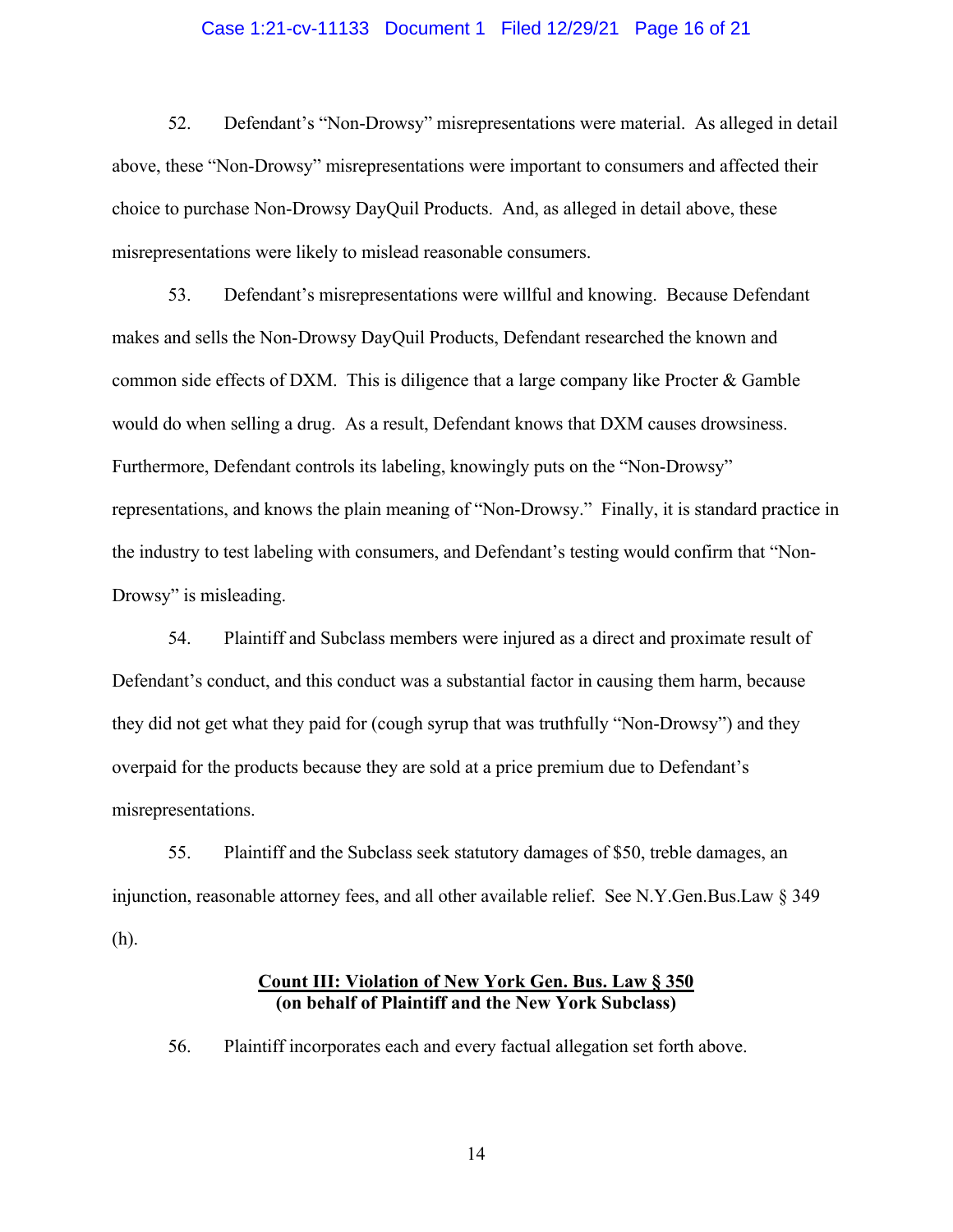## Case 1:21-cv-11133 Document 1 Filed 12/29/21 Page 17 of 21

57. Plaintiff brings this cause of action individually and for the New York Subclass, seeking statutory damages available under New York Gen. Bus. Law § 350 (among other relief).

58. Plaintiff and the Subclass purchased Non-Drowsy DayQuil Products in New York.

59. Defendant's false and misleading "Non-Drowsy" claims impacted consumers at large. Defendant's misrepresentations have a broad impact on consumers at large, i.e., the hundreds of thousands (or potentially millions) of New Yorkers that purchase Non-Drowsy DayQuil Products. These transactions recur every day.

60. Defendant's "Non-Drowsy" claims were deceptive and misleading in a material way. As alleged in detail above, these "Non-Drowsy" misrepresentations were important to consumers and affected their choice to purchase Non-Drowsy DayQuil Products. And these misrepresentations were likely to mislead reasonable consumers.

61. Plaintiff and the Subclass saw and relied on Defendant's "Non-Drowsy" misrepresentations.

62. Defendant's misrepresentations were willful and knowing. Because Defendant makes and sells the Non-Drowsy DayQuil Products, Defendant researched the known and common side effects of DXM. This is diligence that a large company like Procter  $\&$  Gamble would do when selling a drug. As a result, Defendant knew that DXM causes drowsiness. Furthermore, Defendant controls DayQuil's labeling, knowingly puts on the "Non-Drowsy" representations, and knows the plain meaning of "Non-Drowsy." Finally, it is standard practice in the industry to test labeling with consumers, and Defendant's testing would confirm that "Non-Drowsy" is misleading.

63. Plaintiff and Subclass members were injured as a direct and proximate result of Defendant's conduct, and this conduct was a substantial factor in causing them harm, because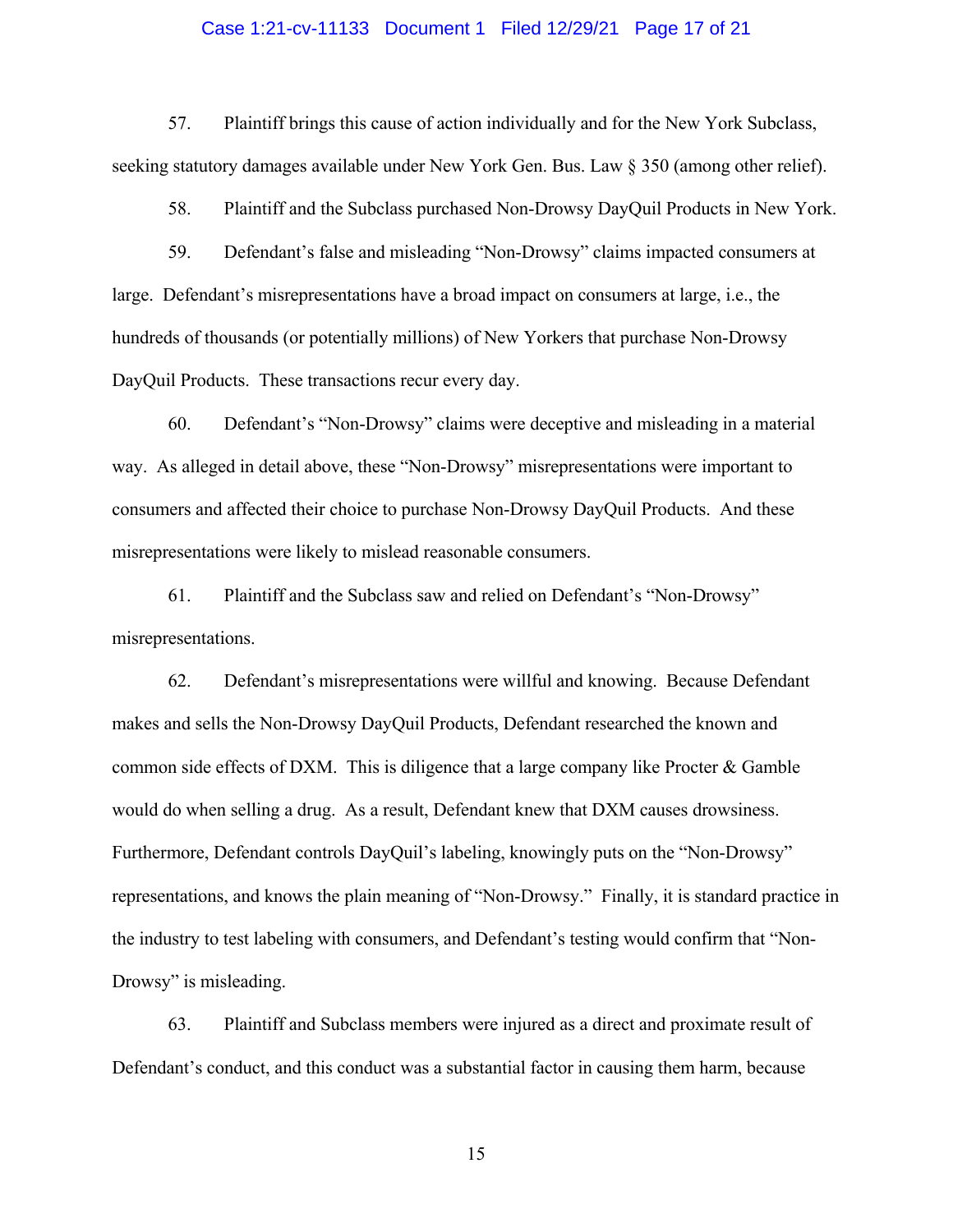## Case 1:21-cv-11133 Document 1 Filed 12/29/21 Page 18 of 21

they did not get what they paid for (cough syrup that was truthfully "Non-Drowsy") and they overpaid for the products because the products are sold at a price premium due to Defendant's misrepresentations.

64. Plaintiff and the Subclass seek statutory damages of \$500, treble damages, an injunction, reasonable attorney fees, and all other available relief. See N.Y.Gen.Bus.Law § 350-e (3).

## **Count IV: Breach of Express Warranty (on behalf of Plaintiff and a Nationwide Class)**

65. Plaintiff incorporates by reference each and every factual allegation set forth above.

66. Plaintiff brings this count individually and for the Nationwide Class.

67. Defendant, as the designer, manufacturer, marketer, distributor, supplier, and/or seller of the Non-Drowsy DayQuil Products, issued material, written warranties by representing that the products were "Non-Drowsy." This was an affirmation of fact about the products (i.e., a description of the effects of the ingredients) and a promise relating to the goods.

68. This warranty was part of the basis of the bargain and Plaintiff and members of the Nationwide Class relied on this warranty.

69. In fact, the Non-Drowsy DayQuil Products do not conform to the above-referenced representation because, as alleged in detail above, they cause drowsiness. Thus, the warranty was breached.

70. Plaintiff provided Defendant with notice of this breach of warranty, by mailing a notice letter to Defendant's headquarters, on December 23, 2021.

71. Plaintiff and the Nationwide Class were injured as a direct and proximate result of Defendant's breach, and this breach was a substantial factor in causing harm, because (a) they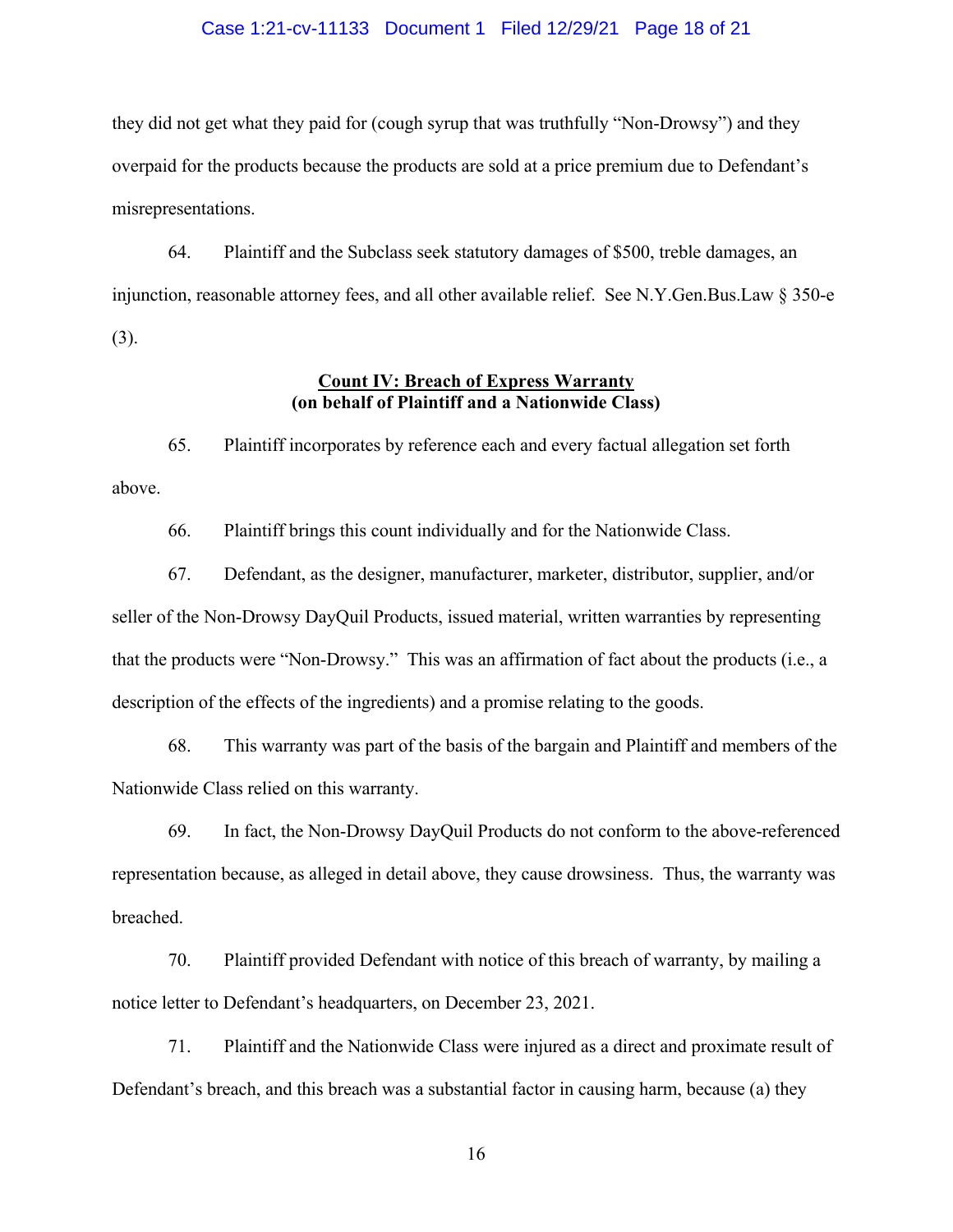## Case 1:21-cv-11133 Document 1 Filed 12/29/21 Page 19 of 21

would not have purchased Non-Drowsy DayQuil Products if they had known that the products cause drowsiness, or (b) they overpaid for the products because they are sold at a price premium due to the warranty.

## **Count IV: Breach of the Magnuson-Moss Warranty Act (on behalf of Plaintiff and the Nationwide Class)**

72. Plaintiff incorporates by reference each and every factual allegation set forth above.

73. Plaintiff brings this count individually and for the Nationwide Class.

74. Defendant supplied Non-Drowsy DayQuil Products to consumers and Non-Drowsy DayQuil Products are consumer products.

75. Defendant issued material, written warranties by representing that the products were "Non-Drowsy." This was an affirmation of fact about the material in the products (i.e., a description of the effects of the ingredients) and a promise relating to the goods.

76. Defendant represented that the material inside the Non-Drowsy DayQuil Products (the ingredients) would meet a specified level of performance over a specified period of time. Defendant represented that, when taken at the recommended dosage, the product ingredients would not cause drowsiness and drowsiness is not a side-effect.

77. This warranty was part of the basis of the bargain and Plaintiff and members of the Nationwide Class relied on this warranty.

78. In fact, the Non-Drowsy DayQuil Products do not conform to the above-referenced representation because, as alleged in detail above, they cause drowsiness. Thus, the warranty was breached.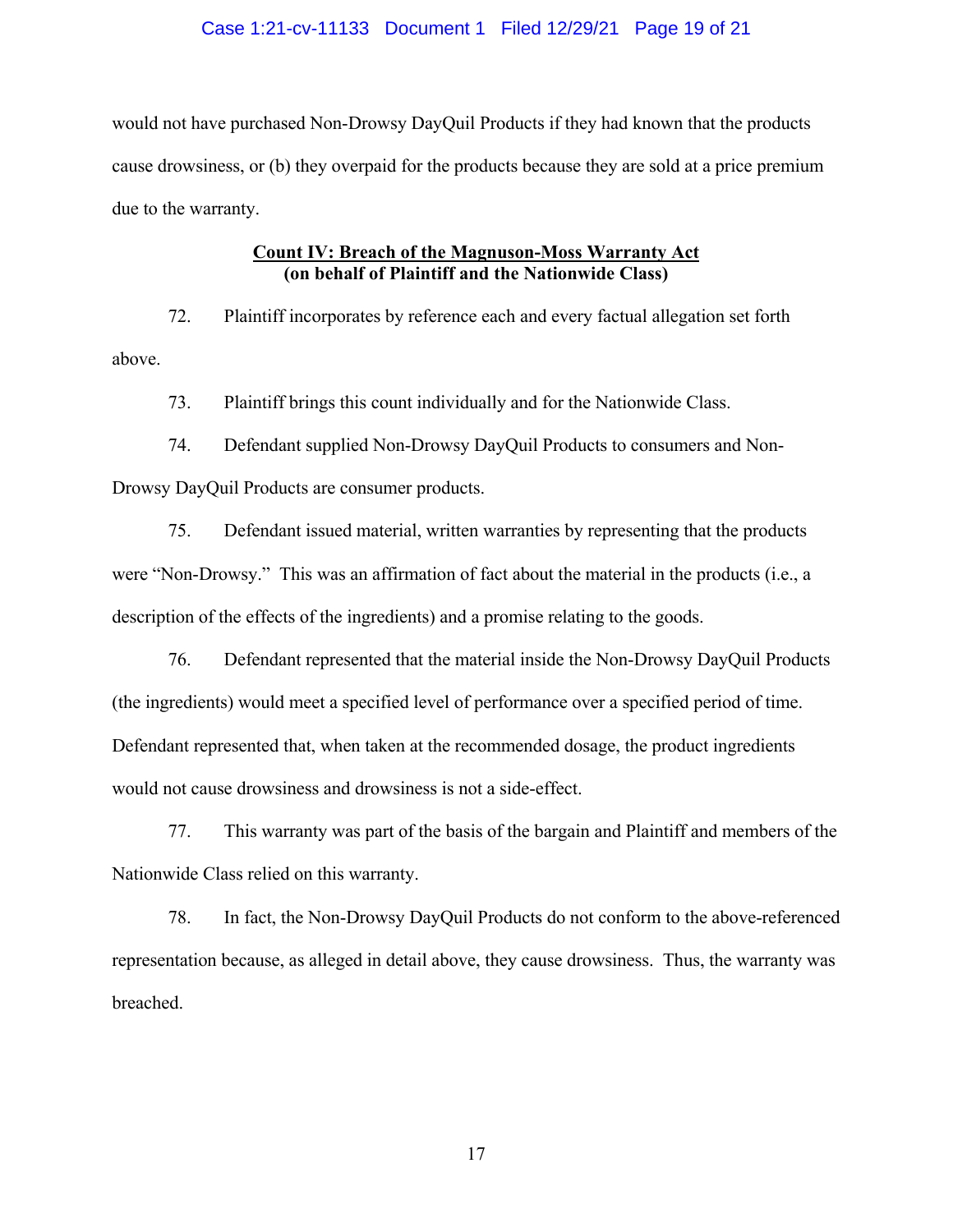## Case 1:21-cv-11133 Document 1 Filed 12/29/21 Page 20 of 21

79. Plaintiff provided Defendant with notice of this breach of warranty (including Plaintiff's intent to seek classwide relief), by mailing a notice letter to Defendant's headquarters, on December 23, 2021.

80. Plaintiff and the Nationwide Class were injured as a direct and proximate result of Defendant's breach, and this breach was a substantial factor in causing harm, because (a) they would not have purchased Non-Drowsy DayQuil Products if they had known that the products cause drowsiness, or (b) they overpaid for the products because they are sold at a price premium due to the warranty.

## **VI. Jury Demand.**

81. Plaintiff demands a jury trial on all issues so triable.

## **VII. Prayer for Relief.**

82. Plaintiff seeks the following relief individually and for the proposed class and subclasses:

- An order certifying the asserted claims, or issues raised, as a class action;
- A judgment in favor of Plaintiff and the proposed class;
- Damages, statutory damages (including under N.Y.Gen.Bus.Law  $\S$  349 (h) and  $\S$ 350-e (3)), treble damages, and punitive damages where applicable;
- Restitution;
- Disgorgement, and other just equitable relief;
- Pre- and post-judgment interest;
- An injunction prohibiting Defendant's deceptive conduct, as allowed by law;
- Reasonable attorneys' fees and costs, as allowed by law;
- Any additional relief that the Court deems reasonable and just.